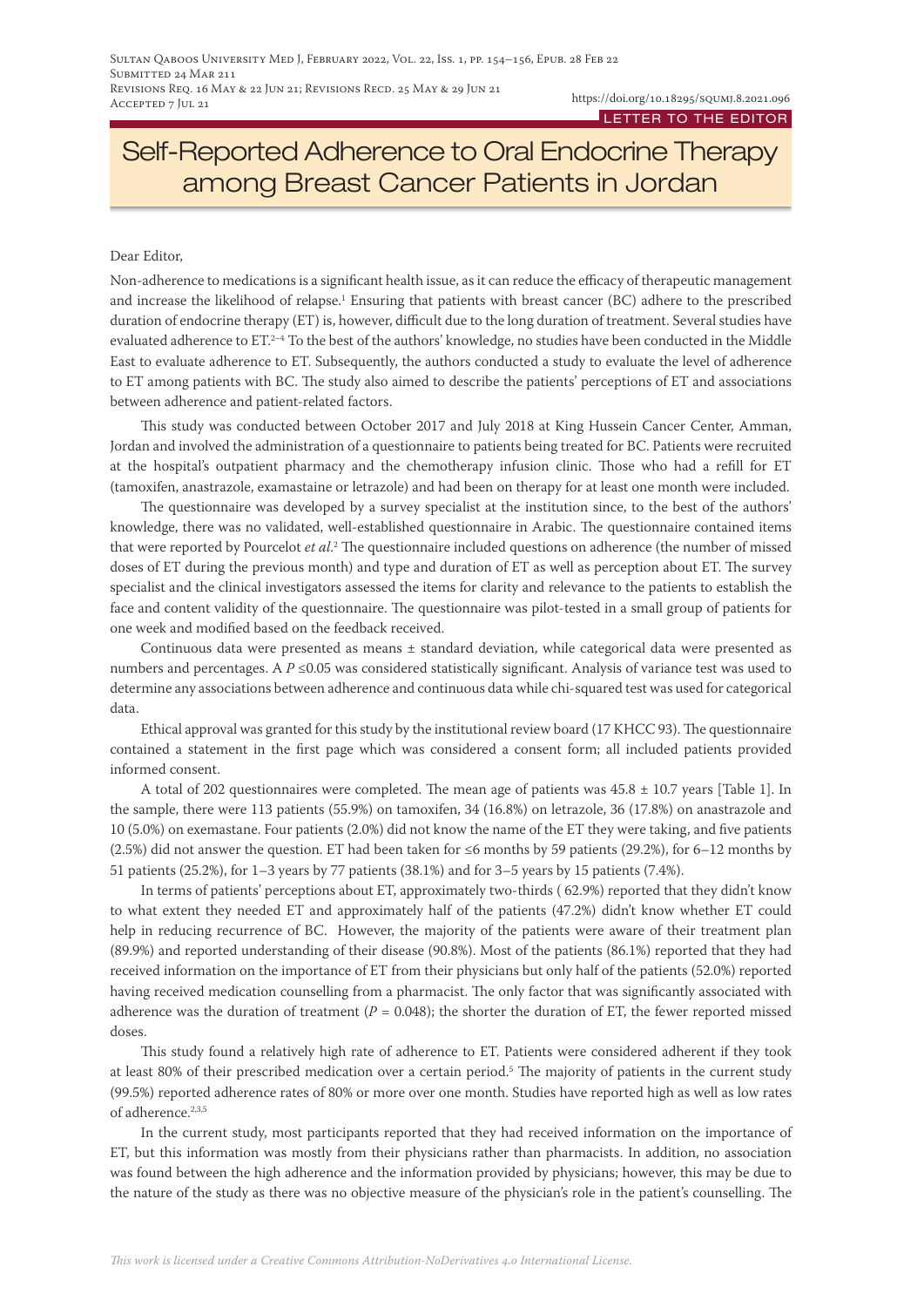| $\frac{1}{2}$<br>Characteristic                      | $n$ (%)    |
|------------------------------------------------------|------------|
| Marital status ( $n = 200$ )                         |            |
| Married                                              | 163 (81.5) |
| Single                                               | 19(9.5)    |
| Widowed                                              | 13(6.5)    |
| Divorced                                             | 5(2.5)     |
| Educational level $(n = 199)$                        |            |
| Bachelor's degree                                    | 59 (29.6)  |
| High school                                          | 58 (29.1)  |
| Diploma                                              | 51 (25.6)  |
| Master's or doctoral degree                          | 13(6.5)    |
| Others                                               | 18 (9.0)   |
| Area of residence $(n = 190)$                        |            |
| Amman                                                | 127 (66.8) |
| Outside Amman                                        | 55 (28.9)  |
| Outside Jordan                                       | 8(4.2)     |
| Family income per month in Jordanian Dinar (n = 190) |            |
| < 500                                                | 98 (51.6)  |
| 500-1000                                             | 72 (37.9)  |
| 1000-2000                                            | 16(8.4)    |
| >2000                                                | 4(2.1)     |
| Nationality ( $n = 199$ )                            |            |
| Jordanian                                            | 179 (89.9) |
| Other                                                | 20(10.1)   |
| Family history of breast cancer $(n = 199)$          |            |
| Yes                                                  | 55 (27.6)  |
| No                                                   | 144 (72.4) |
| On other medications ( $n = 187$ )                   |            |
| Yes                                                  | 55 (29.4)  |
| No                                                   | 132 (70.6) |

**Table 1:** Characteristics of patients with breast cancer on endocrine therapy in Jordan  $(N = 202)$ 

only factor associated with adherence was the duration of treatment. A similar association was reported by Robinson *et al*., who found that the rate of adherence decreased from year one of treatment to year five by 50%.<sup>4</sup> The present authors were unable to draw any conclusion about adherence over the course of ET because of the short duration of follow-up in this study.

Several studies have evaluated the association between adherence and patient-related factors<sup>2,5</sup> In a cross-sectional survey, the risk factors associated with non-adherence were comorbid conditions, polypharmacy and younger age.2 In the current cohort, age and whether the patient was taking other medications were not significantly associated with adherence. However, the present study has some limitations. The use of a selfadministered questionnaire, as there was no objective measure of adherence for more accurate assessment, might have resulted in an overestimation of adherence. In addition, there was a small number of patients that had taken ET for more than three years and the response rate was not calculated. Furthermore, the included patients were on ET for more than one month which might affect the adherence as the behaviours of patients would change over the period of treatment.

This study found a relatively high level of adherence to ET among patients with BC. However, there was a gap in the counselling provided by pharmacists. Further studies should be conducted to assess adherence for a longer duration and to further investigate the factors that may be associated with non-adherence such as socioeconomic status.

### authors' contribution

NF and KA conceptualised and designed the manuscript. AG, MD, RA, HS, HS and RR collected and assembled the data. KA analysed the data. NF, AG and KA wrote the manuscript. All authors approved the final version of the manuscript.

#### **\*Nour Faqeer,1 Alia Al Gharabli,1 Maha Dalbah,1 Khawalah Ammar,2 Randa Agha,1 Hala Shannies,1 Hala Sroji,1 Rawaa Al Rabie1**

<sup>1</sup>Department of Pharmacy, King Hussein Cancer Center, Amman, Jordan; <sup>2</sup>Office of Scientific Affairs and Research, King Hussein Cancer Center, *Amman, Jordan*

*\*Corresponding Author's e-mail: nfaker@khcc.jo*

## **References**

- 1. Hershman DL, Shao T, Kushi LH, Buono D, Tsai WY, Fehrenbacher L, et al. Early discontinuation and non-adherence to adjuvant hormonal therapy are associated with increased mortality in women with breast cancer. Breast Cancer Res Treat 2011; 126:529–37. [https://doi.](https://doi.org/10.1007/s10549-010-1132-4) [org/10.1007/s10549-010-1132-4](https://doi.org/10.1007/s10549-010-1132-4).
- 2. Pourcelot C, Orillard E, Nallet G, Dirand C, Billion-Rey F, Barbier G, et al. Adjuvant hormonal therapy for early breast cancer: An epidemiologic study of medication adherence. Breast Cancer Res Treat 2018; 169:153–62. <https://doi.org/10.1007/s10549-018-4676-3>.
- Ali EE, Cheung KL, Lee CP, Leow JL, Yap KY, Chew L. Prevalence and determinants of adherence to oral adjuvant endocrine therapy among breast cancer patients in Singapore. Asia Pac J Oncol Nurs 2017; 4:283–9. [https://doi.org/10.4103/2347-5625.212864.](https://doi.org/10.4103/2347-5625.212864)